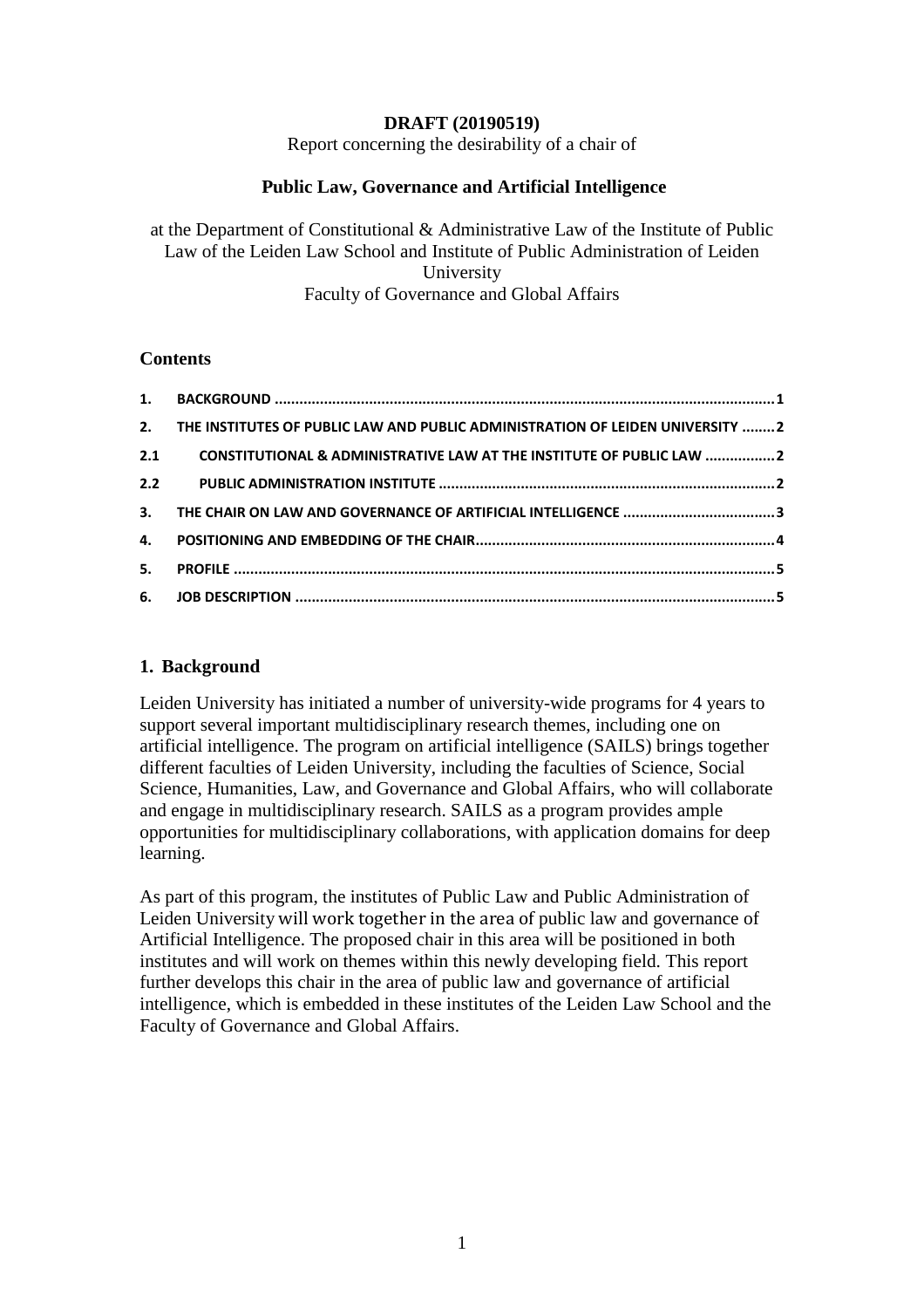# <span id="page-1-0"></span>**2. The institutes of Public Law and Public Administration of Leiden University**

# <span id="page-1-1"></span>**2.1 Constitutional & Administrative Law at the Institute of Public Law**

The Department of Constitutional and Administrative law (17,0 fte), part of the Institute of Public Law, seeks to study the effectiveness and legitimacy of law and governance in a multi-level jurisdiction. The department is known for its integrated approach of constitutional theories and designs and the functioning of the administrative state, both on a national and European level. Its research centers on societies' challenges and inquires the capacity of law and public law institutions to resolve the major issues in our society. The datafication of society and government is one of the most revolutionary developments that challenges traditional legal concepts, influences the power balance within the state and asks for rethinking of modes of effective administration and legal protection.

The core group of researchers are mostly trained lawyers from the discipline of law, but the overall character of the group is multidisciplinary. The program's ambition to be open to other disciplines does not just entail involvement in projects with other disciplines, but also makes a real effort to understand each other's mode of approach. Many staff members took a degree not only in law, but also in adjacent fields like history, philosophy or political science. There is a natural environment to build bridges between disciplines.

Within Leiden Law School the department is responsible for five core subjects in the field of constitutional and administrative law and a Master's program in which theory and practice come together.

# <span id="page-1-2"></span>**2.2 Public Administration Institute**

The Institute of Public Administration at Leiden University, Faculty of Governance and Global Affairs, seeks to explore, explain, understand and advise on how public administrations and public organizations can create and sustain public value in an interdependent environment. This view on public administration permeates its research and teaching. The institute distinguishes five pillars in its research and teaching (see Research Strategy, Institute of Public Administration, September 2017). These pillars are public policy, public management, European governance, international governance, and historical and normative perspectives on public administration.

Building on these pillars, the institute explores the various interdependencies with which the public sector is confronted: these are interdependencies within the public sector, between the public sector and society, and between different levels of governance including international ones, which are typical for democratic political and administrative systems around the world. These interdependencies include the institutions, policies, and management of sectoral, national and international actors, which shape and affect their performance, capacity and effectiveness to address important societal problems. Furthermore, as a hallmark of the institute, we aim to explore these issues using a comparative perspective, which typifies our research as well as our teaching.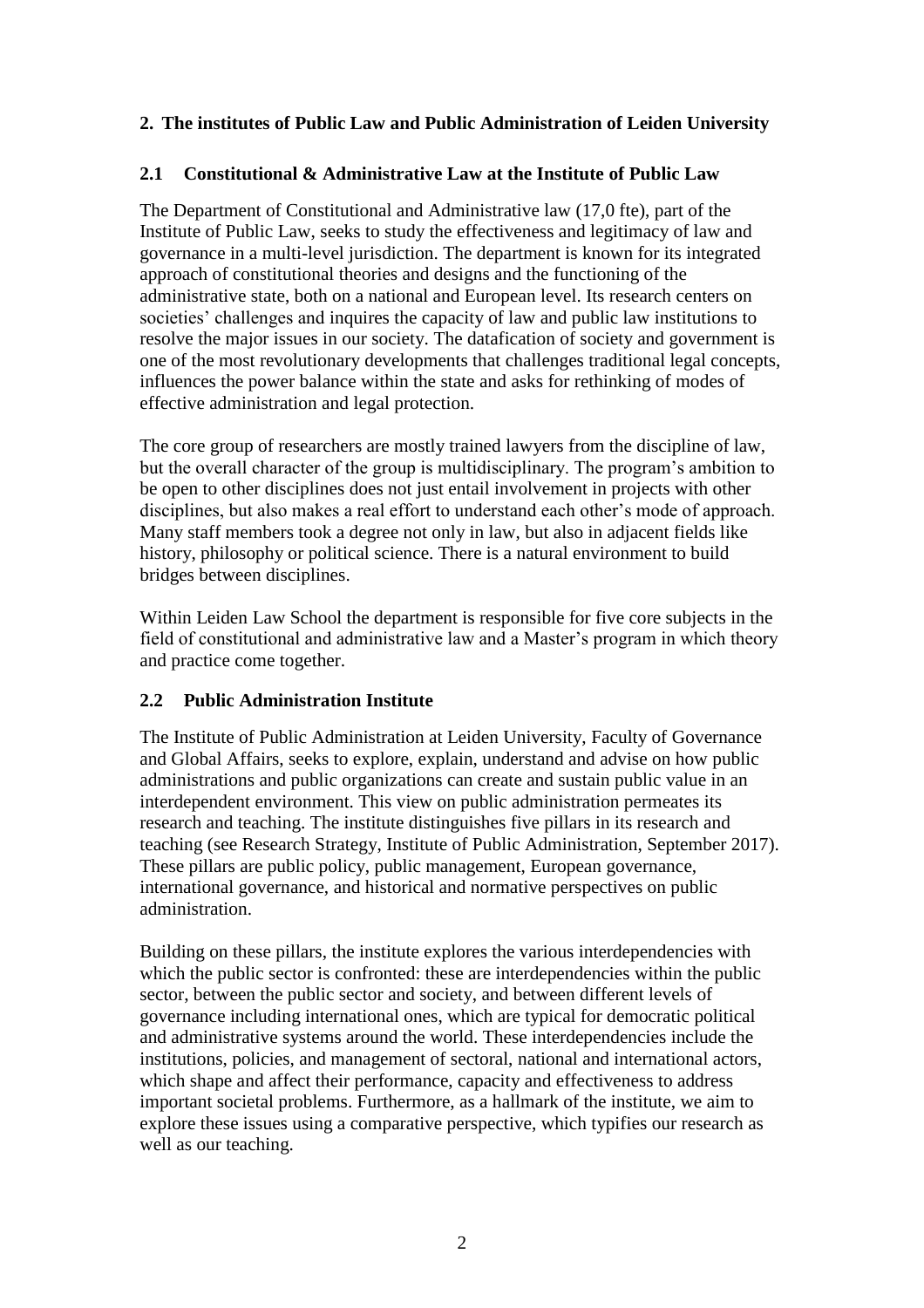The Institute is rapidly expanding its strong international scientific reputation in research and is combining it with a steady expansion of its master's programs, intensifying transdisciplinary cooperation with colleagues from other scientific domains and renewed investments in the collaboration between the institute and professionals. To strengthen our research and teaching we explore new themes such as big data and digitalization, public health and welfare, and sustainability and endorse a transdisciplinary approach to the study of these societal challenges. Our contribution to these transdisciplinary endeavors further enriches our knowledge and insights embedded in our pillars but also make new and interesting connections between these through new research initiatives. Most importantly, though, we are convinced that a governance perspective is essential for the analysis of these societal problems as well as their potential solutions.

Since 1 May 2019, the Institute has a new chair in Public Administration with a focus on digitalization and public policy. This chair explores public administration in the information society. It complements the already existing collaboration with the Science Faculty on themes related to the SAILS program. Furthermore, the chair on Public Law and Governance of AI will compliment this chair by focusing on legal and regulatory aspects of AI.

## <span id="page-2-0"></span>**3. The chair on Public Law, Governance and Artificial Intelligence**

The datafication of society changes the way in which public institutions govern. AI assists the government in law and policy making and facilitates algorithmic decision making. On the one hand AI challenges classical legal norms and concepts of public administration and asks for an adaptation of these to purposefully regulate new technological applications. On the other hand, AI may strengthen the compliance with public norms and values. The prospective professor of the chair has knowledge of AI applications within the public sector, foresees technological developments and is specialized in relevant core themes of public law and governance, with a focus on AI. More specifically one can think of the following general themes in this field:

- 1. Transparency and accountability in the use of AI in decision-making or other forms of automation within government: in what way is AI used within government and how should it be used in an open and democratically responsible society under the rule of law? Can AI foster both good governance (including principles such as efficiency, equality and public accountability) and legality? How can data-driven inspections strengthen compliance with public (law) standards?
- 2. Regulation of and oversight over AI: In what way has the use of AI been regulated and how do (local) governments comply with their responsibilities? What deficits arise and how can regulatory approaches be adapted to better reflect emerging realities?
- 3. Innovation within public administration and administrative law: most times the law, but also public organizations, cannot live up with the speed and impact of technological developments, or unintendedly even hinders AI applications. How do law, public organizations and technical innovation interact, and can this interaction be improved so that AI can be used in a responsible way?

Since this chair is part of the university-wide program, SAILS, the chair will participate in this program, extending the existing collaboration of the institutes with others within Leiden University. Especially the collaboration with colleagues within the Faculty of Science, the Leiden Law School and the Faculty of Governance and Global Affairs is essential for this chair.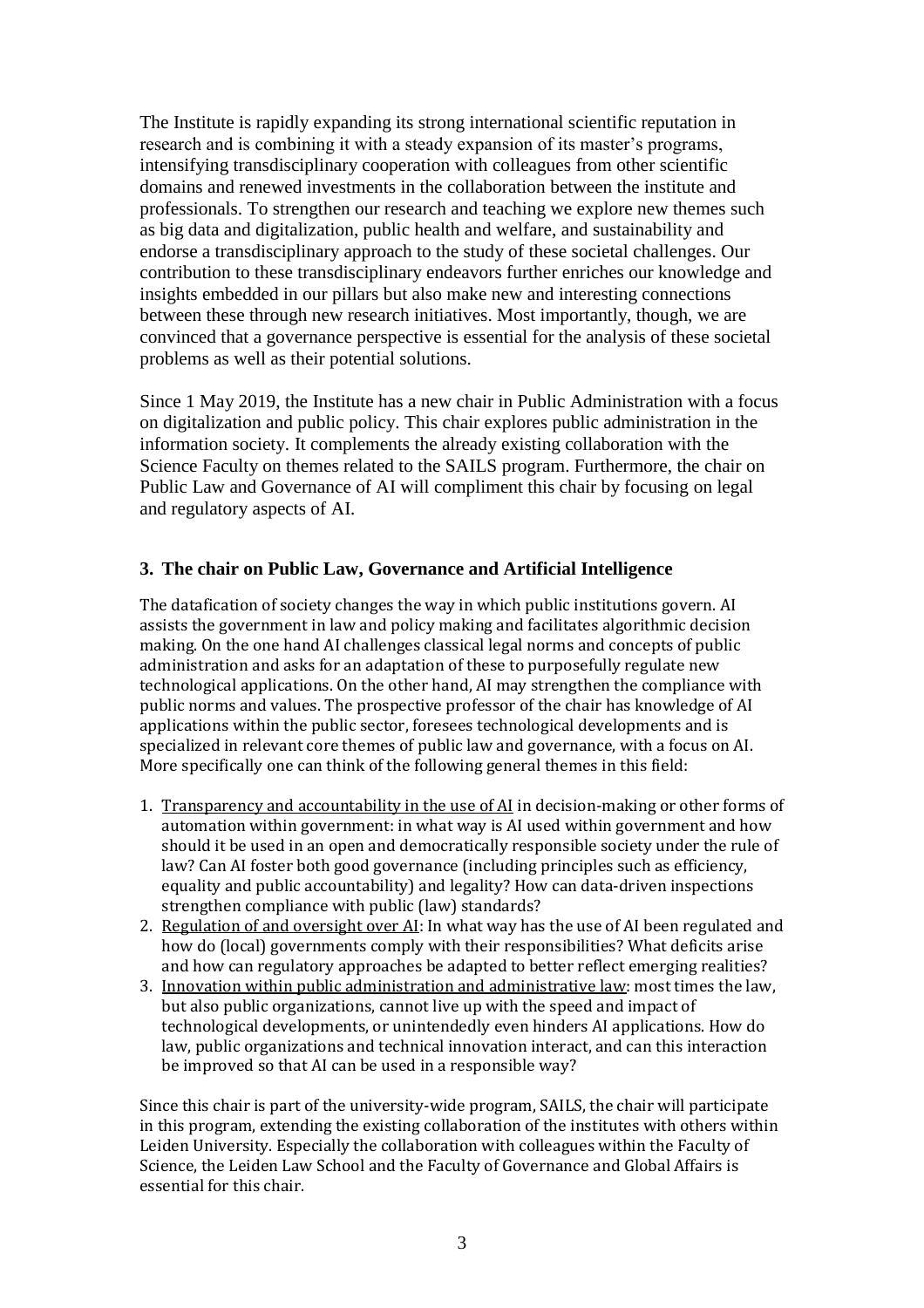Furthermore, both institutes expect the chair to further develop the area of Public Law and Governance of Artificial Intelligence both in terms of teaching and research. This includes the further development of new tracks and programs and attracting grants and sponsorship in the area of second- and third-stream revenues. Important is that during the period of the university-wide program, sufficient milestones are reached so that continuation of this chair and the wider program can be based on regular revenues generated by these activities.

## <span id="page-3-0"></span>**4. Positioning and embedding of the chair**

The chair is for 0.5 fte in the Department of Constitutional & Administrative Law of the Institute of Public Law of the Leiden Law School and 0.5 fte in the Institute of Public Administration in the Faculty of Governance and Global Affairs.

The prospective professor is expected to create a platform where science and practice can meet, in which the position of both institutes will be of central importance. The close proximity of government agencies in The Hague offers the possibility of further developing this feature. Both faculties have a good record of service as a platform for the transfer of novel, high-quality knowledge to the practical arena, especially in the field of administrative law and governance.

The profile of this chair offers interesting opportunities for collaboration within Leiden University. Both institutes seek actively inter- and transdisciplinary cooperation with institutes in other faculties of Leiden University. The strong disciplinary status of each of them has proven to be attractive to other partners in the university. A variety of research projects and collaboration in teaching are already underway and many other opportunities are looming.

The institutes comprise the following regular chairs:

Constitutional & Administrative Law:

- Constitutional & Administrative Law, fulfilled by prof.dr. W.M.J. Voermans, with a focus on Dutch & European constitutional law and on legislative studies (1,0 fte);
- Constitutional & Administrative Law, fulfilled by prof.drs. W. den Ouden with a focus on Dutch & European administrative law, especially in the field of financial law (1,0 fte);
- Constitutional & Administrative Law, fulfilled by prof.mr. Y.E. Schuurmans with a specialization in procedural law, evidence and data-handling and comparative administrative law (1,0 fte).

Public Administration:

- Public Administration including the neo-institutional economic approaches on governance, fulfilled by prof.dr. B. Steunenberg (1,0 fte), which is also focusing on the European Union, including the relationship between the EU and its member states;
- Public Administration with a focus on public management, which concentrates on the structure and management of public organizations and on public leadership, fulfilled by prof. dr. S.M. Groeneveld (1,0 fte);
- Public Administration with a focus on international governance, which concentrates on the effects of inter- and transnationalization on public administrations and on their capacity to address societal problems, fulfilled by prof.dr. A.K. Yesilkagit (1,0 fte);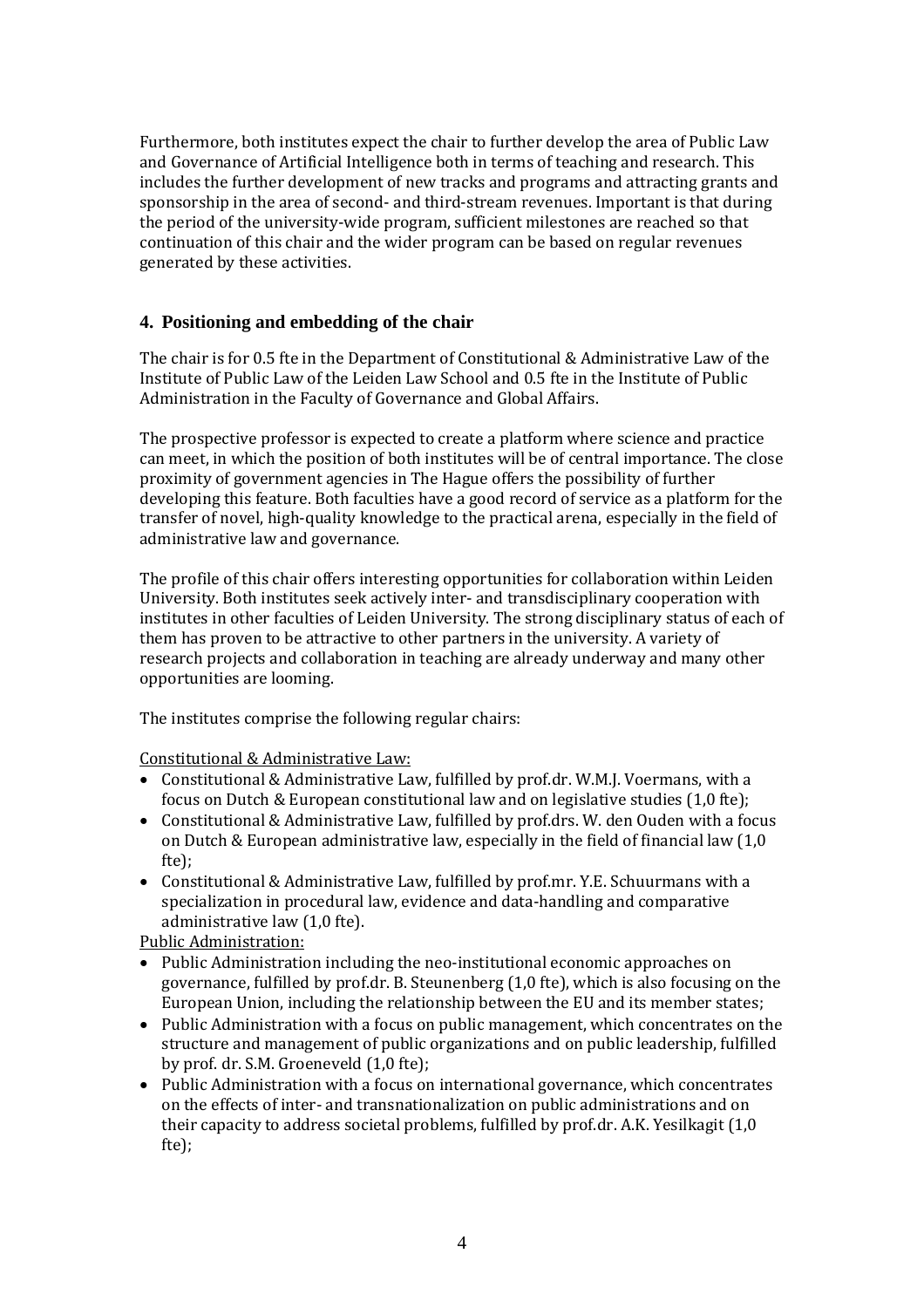- Public Administration with a focus on digitalization and public policy, which focuses on the effects of the digitalization of society on policy making, fulfilled by prof. dr. ing. A.J. Klievink (1,0 fte);
- Governance of Sustainability (vacant).

# <span id="page-4-0"></span>**5. Profile**

We are looking for a candidate with the following qualities:

- The prospective professor engages in high-quality teaching and research in the field of public law and governance with a focus on artificial intelligence. If s/he has demonstrated capacity to engage with both disciplines (law and public administration), this is considered as a plus. S/he has demonstrable experience in the study of emerging digital technologies. The chair is in the Leiden Law School (Department of Constitutional & Administrative Law) and the Faculty of Governance and Global Affairs (Institute of Public Administration).
- The prospective professor has excellent research qualities, as is apparent from a Ph.D. and a list of international, high-quality publications in the area of governance, regulation and administration, with a focus on the impact and opportunities of AI. That her/his research is influential is apparent from frequent quotations in journals and textbooks. S/he is considered an internationally recognized authority in the field. S/he has excellent didactic skills and wide teaching experience at the academic level.
- The prospective professor is (co)responsible for, and involved in, the BA and MA programs of both institutes, both in Dutch and English. Her/his contribution to the teaching program will be organized in consultation with the governing body of the institute. S/he will have the capability for setting up and supervising educationalreform projects. In addition, the professor participates in post-initial educational modules.
- The prospective professor conducts research in the field of her/his job description. S/he should be capable of further developing existing research projects and of stimulating novel and innovative research, if desirable in cooperation with colleagues inside and outside the faculty. S/he has a proven track record of acquiring research funds (second- and third-stream funding). S/he will play an active role in relevant research associations at the faculty or national and international levels. S/he also plays an active role in making available and applying the results of research to a wider public, including governmental organizations in the Netherlands. The professor will have to contribute to recruitment, supervision and training of young researchers and to maintaining contacts with colleagues in the country and abroad.
- The prospective professor has the capability and the willingness to play an active role in the management of initiatives that are part of university-wide program on artificial intelligence and the cooperation between both institutes. When cooperation with other disciplines is required or desirable, the candidate is expected to make a constructive contribution. S/he must be willing to promote the interests of the Leiden University, inside and outside the university community.
- The professor has the final responsibility for teaching and research in public law and governance of artificial intelligence. In this capacity s/he also provides services towards the wider community associated with her/his job description.
- If the prospective professor is not proficient in Dutch, s/he is expected to have acquired a good command of Dutch within two years. Excellent command of English is required.

# <span id="page-4-1"></span>**6. Job description**

#### **Teaching**